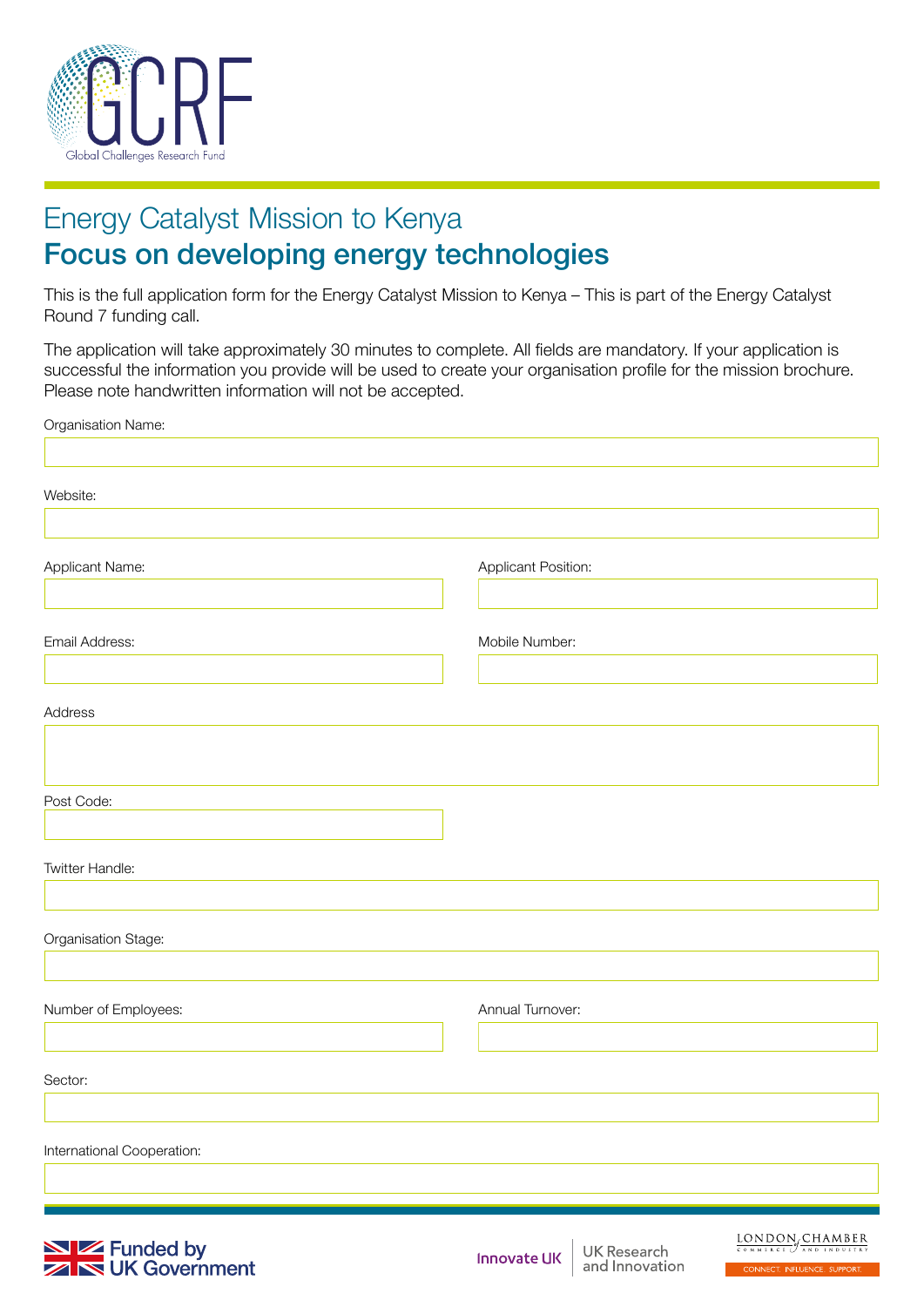

Please provide an overview of what your organisation is about – maximum 220 words

Please explain your organisation's products or services, history of innovation and a statement as to why you believe you are a suitable candidate for the Energy Catalyst Mission – maximum 200 words

### AIMS OF THE MISSION

The Energy Catalyst is a collaborative research and development grant programme which aims to support highly innovative, marketfocused energy solutions in any technology, sector or international market. The programme is open to any technology which meets the needs of poor households, businesses and services in Sub-Saharan Africa or South Asia as well as the energy trilemma of low cost, low carbon and secure energy.

The next round of the programme will launch in June 2019. The aim of this mission is to help organisations that are interested in applying to get a better understanding of the specific energy access issues in Kenya as well as meet in country organisations which might be interested in partnering in an application for round 7.

## EXPERIENCE AND AIMS

Technical Readiness – Please explain the relevance of your innovation to the problem of energy access, focusing on what problem it solves, for whom and why it is better than existing solutions. Also describe how your solution tackles the energy trilemma of:

Cost – reducing the price of energy to make energy, including the heating and powering of homes and buildings, accessible to everyone, at a price that's reliable and affordable

Emissions – generating cleaner energy in order to minimise emissions and to protect the environment, which is necessary to meeting the government's green targets and growing a sustainable economy

Security of supply – ensuring the supply of energy to people and businesses is supported by infrastructure that is reliable and secure and prevents the disruption, theft or potential shortage of energy

Describe the technology, product or service that you are developing

Describe your interest and previous experience in the market and sector (your previous experience of technology, research & innovation collaboration(s) as well as your interest in collaborating with Kenyan partners)

Outline your objectives for participating in the mission – maximum 80 words

Opportunity for the organisation - What impact will participating in the mission have on your organisation?



**Innovate UK** 

UK Research and Innovation LONDON<sub>s</sub>CHAMBER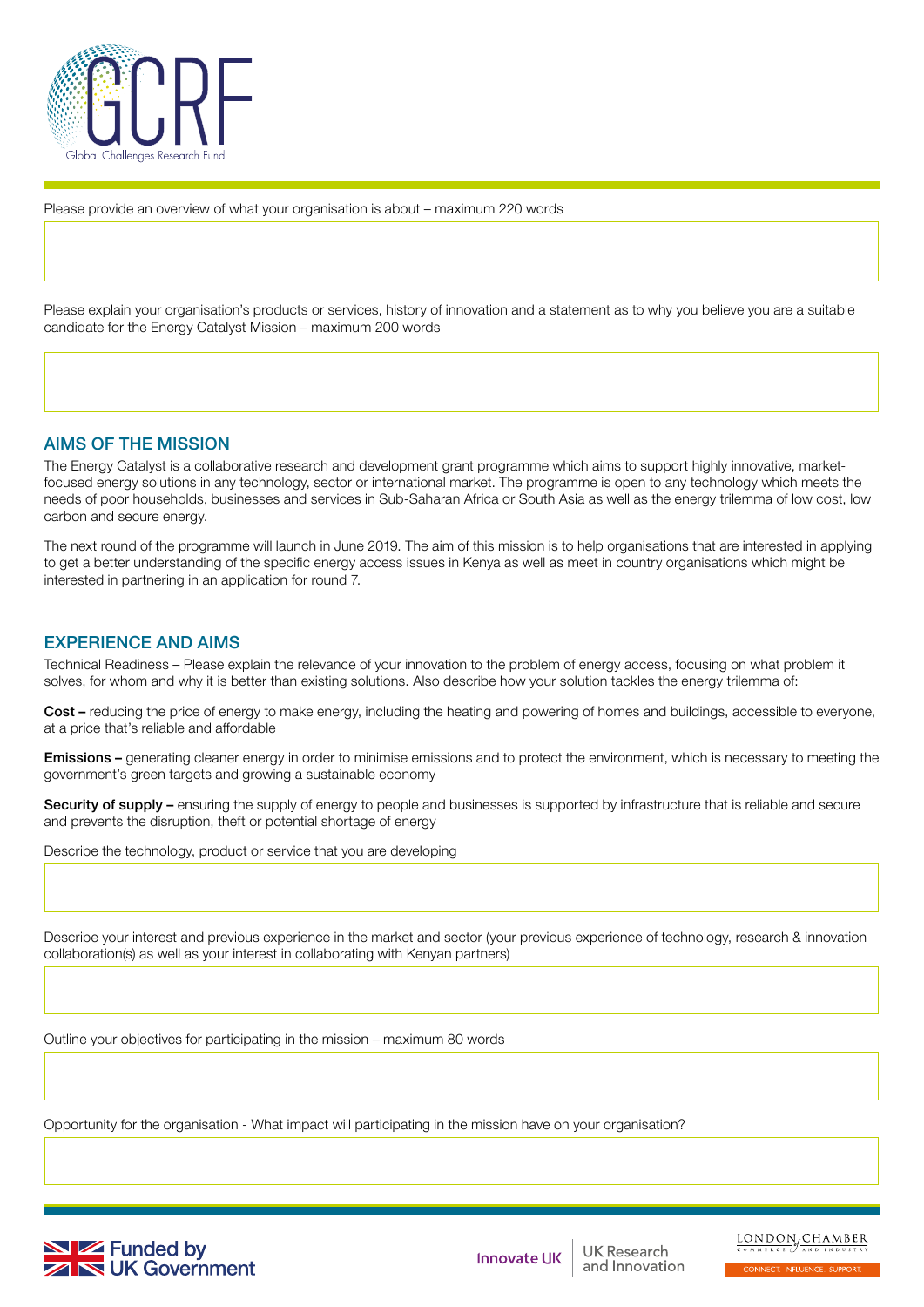

# DIVERSITY MONITORING FORM

Diversity and inclusion are a key focus of this mission.

## What gender are you?

- Male Female **Other** 
	- I do not wish to answer

#### How do you describe your ethnic origin?

| White                                       |
|---------------------------------------------|
| Mixed / Multiple ethnic group               |
| Asian / Asian British                       |
| Black / African / Caribbean / Black British |
| Other ethnic group                          |
| I do not wish to answer                     |

#### Do you consider yourself to have a disability or health condition?

| Yes               |
|-------------------|
| N٥                |
| Prefer not to say |

# ELIGIBILTY AND SELECTION

To participate in the Energy Catalyst Mission your organisation must be established in the UK. Your application will be reviewed by a selection panel and you will be notified of the outcome.

Innovate UK will undertake due diligence checks on companies who submit an application

#### "De Minimis" State Aid

This programme employs the De Minimis exemption regulation. We are required to ensure that the €200,000 limit will not be breached when an application for grant/given public support. Have you received any public grants/ state aid in the last 3 fiscal years? (If yes, please specify below). This includes any assistance you may have received from a public body. I declare that the amount of aid received by my organisation is as follows, if no support previously provided put 0 in the amount box below.

#### PLEASE WRITE '0' IF NECESSARY

| <b>Funding Body</b> | Purpose | Amount $\epsilon$ | Year |
|---------------------|---------|-------------------|------|
|                     |         |                   |      |
|                     |         |                   |      |
|                     |         |                   |      |
| Total               |         |                   |      |



**UK Research** and Innovation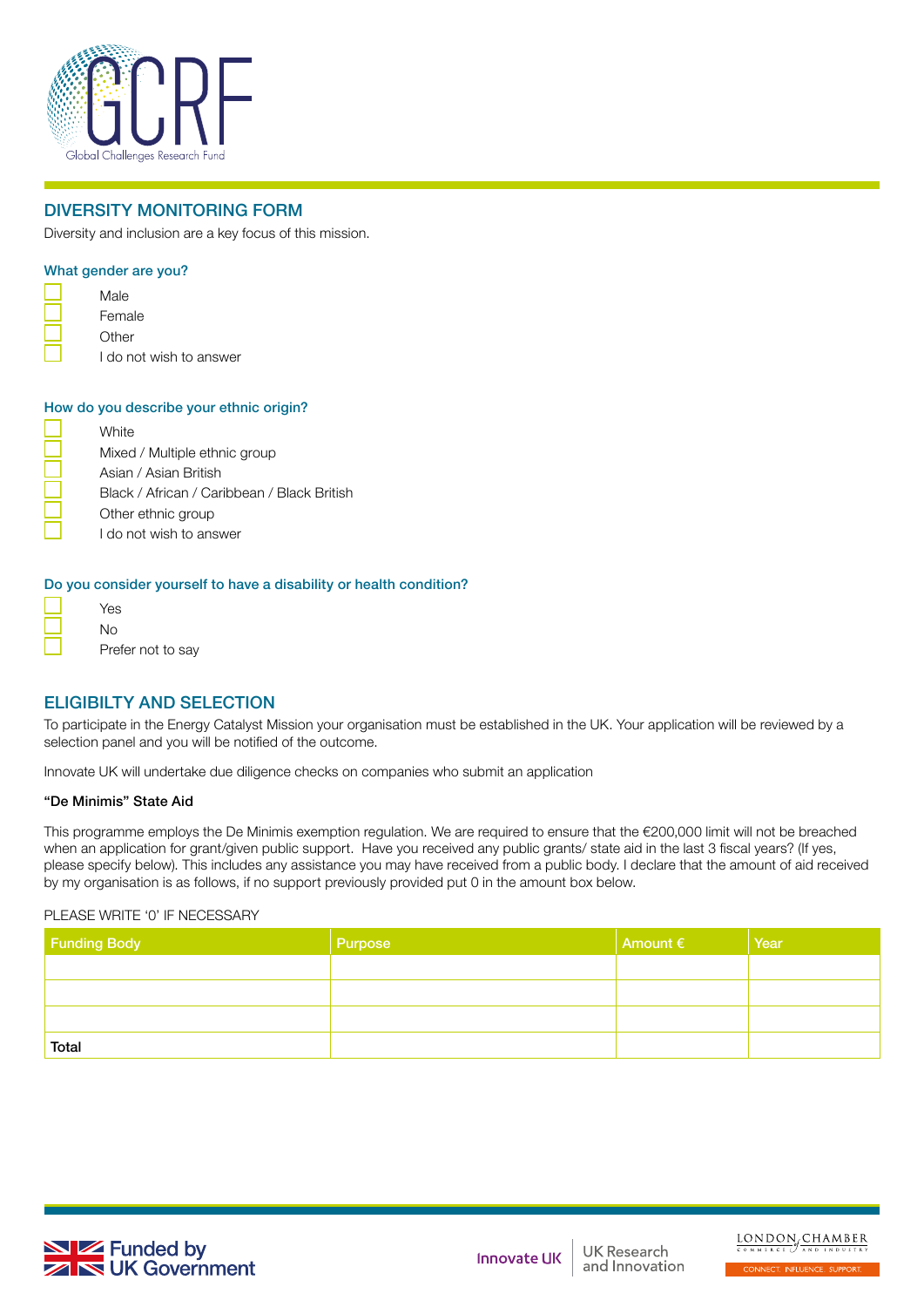

# TERMS AND CONDITIONS

If your application is accepted, you will be expected to pay a £500 deposit prior to attending the Pre-mission Briefing. Credit card payment form is attached below. The deposit will be returned to you following the mission.

#### Please tick as appropriate

- Please confirm that you agree to pay the refundable deposit of £500 upon your acceptance to the mission. Please confirm that you will attend the pre-mission workshop taking place in London on 5 July 2019 Please confirm you can commit to joining for the duration of the programme? Please confirm your acceptance to receive post visit support and be part of an alumni group which will provide peer-2-peer support to participants in the programme
	- Are you willing to promote the role of Innovate UK and its business networks in supporting your international and innovation ambitions? (through case studies, etc)
		- I agree to the use of my data by the Innovate UK family (including KTN, EEN)
			- I confirm that I have a valid passport and would be permitted to travel and enter Kenya

### (For UK passport holders only)

- I confirm that I have at least 6 months validity left on my passport from my date of arrival
- I confirm that I have read and understand how my data will be processed and consent to its use according to the **[Privacy Notices:](https://www.gov.uk/government/organisations/innovate-uk/about/personal-information-charter)**

### Delegate Photo

Photo – Please email a high resolution photo, 300dpi, 4cm x 5cm, head shot for the brochure (any less will not be accepted)

#### *Please note:*

*If you are unable to fully engage with the programme of activity your application may not be accepted. If your application is successful and you fail to complete the full programme, your deposit may not be refunded.*

## DECLARATION BY DELEGATE:

I have read and understood the structure of the programme and agree to the conditions of funding and travel.

Signed: **Print name:** Print name: **Print name:** Print name: **Print name:** Print name: **Print name:** Print name: **Print name: Print name: Print name: Print name: Print name: Print name: Print name: Print name:** 

Organisation: Date:



**Innovate UK**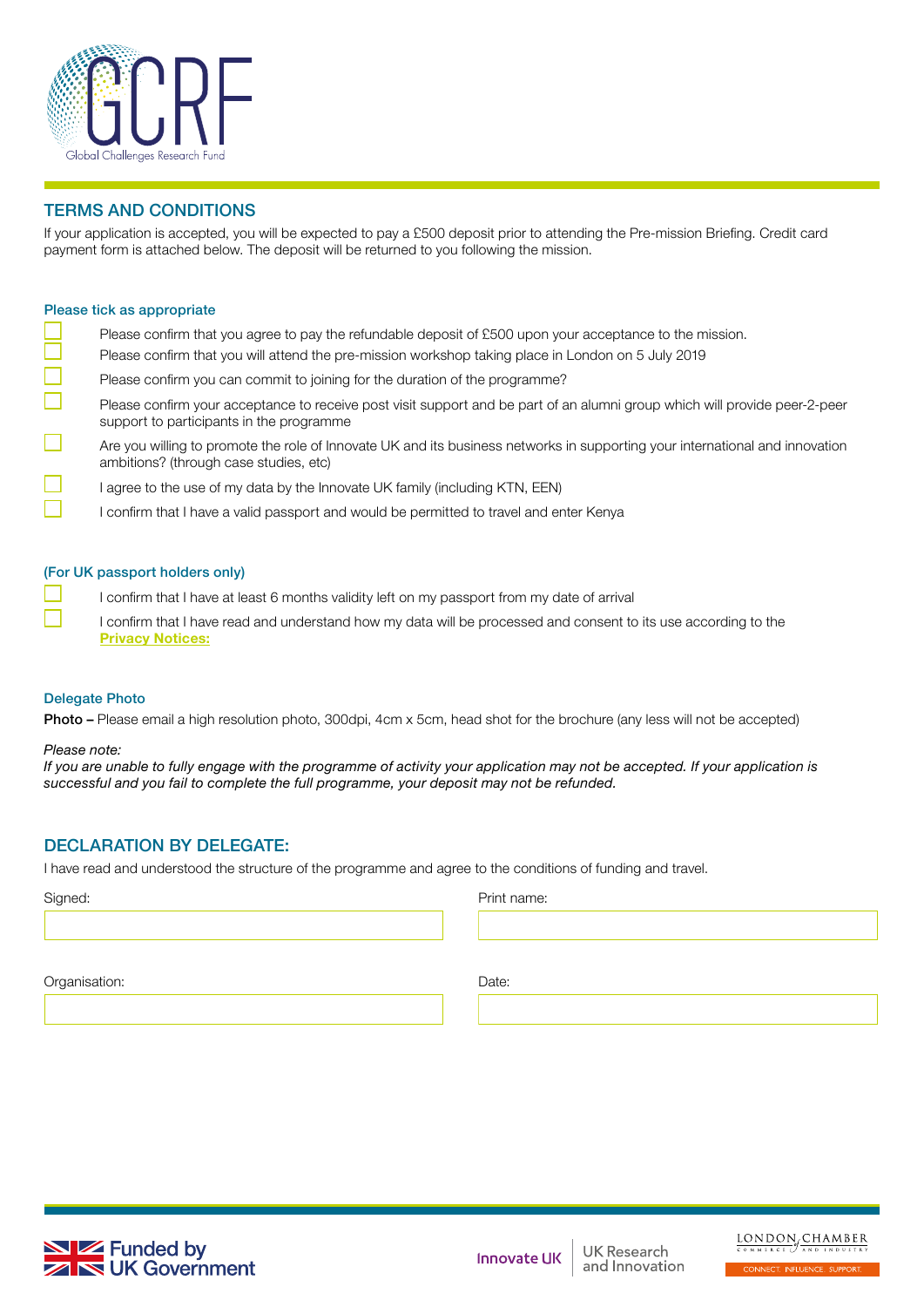

## PAYMENT DETAILS

#### Energy Catalyst Mission to Kenya

Sunday 21 - Friday 26 July 2019 Commitment Fee: £500.00 Innovate UK 2019/Kenya

LCCI can accept payment by credit card: Switch/Visa/Mastercard/AMEX

I hereby authorise LCCI to deduct the appropriate commitment fee from the card below. I have read the cancellation terms and conditions above and agree to be bound by them.

I am the card holder\*/I am authorised to sanction credit card payment on behalf of the cardholder\* (please delete as appropriate)

Please complete the following:

| Name on card:                                       | Expiry date:                                                                                                                                           |
|-----------------------------------------------------|--------------------------------------------------------------------------------------------------------------------------------------------------------|
| Card type:                                          | Amount:                                                                                                                                                |
| Card number                                         | Card security number:<br>3 or 4 figure number on signature strip                                                                                       |
| Signature:                                          | Date:                                                                                                                                                  |
| Details of organisation taking part in this mission |                                                                                                                                                        |
| Delegate name:                                      | Organisation name:                                                                                                                                     |
| Address                                             |                                                                                                                                                        |
| Post Code:                                          |                                                                                                                                                        |
| Telephone:                                          | Fax:                                                                                                                                                   |
| Email:                                              |                                                                                                                                                        |
|                                                     |                                                                                                                                                        |
| $\mathbf{N}$ <b>Z</b> Funded by                     | $\underbrace{\text{LONDON}}_{\text{COMM ERCE}} \underbrace{\text{CHAMBER}}_{\text{AND IND INRTS}}$<br>UK Research<br><b>Contract Contract Contract</b> |



UK Research and Innovation

CONNECT. INFLUENCE. SUPPORT.